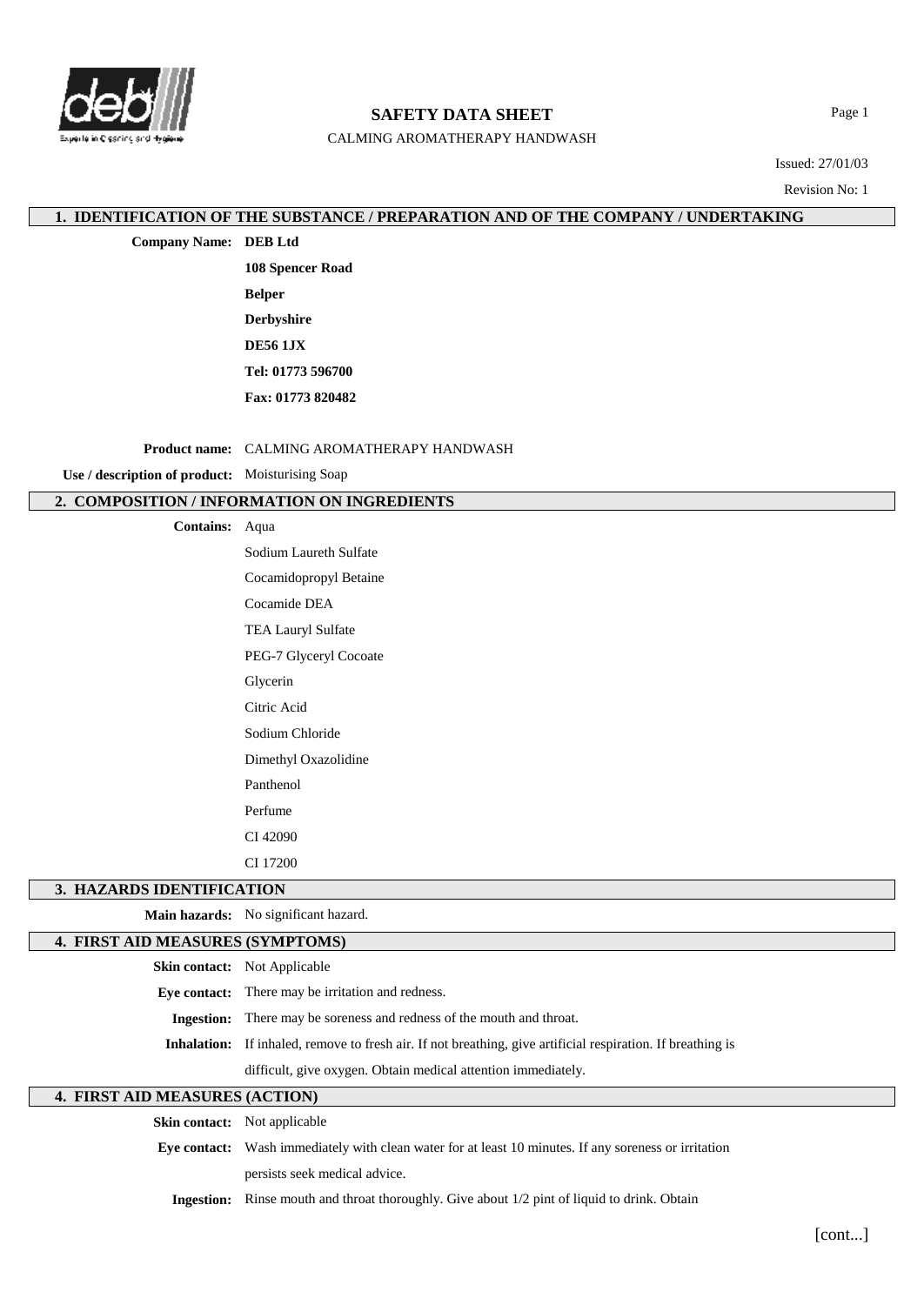## Issued: 27/01/03 Page 2

#### CALMING AROMATHERAPY HANDWASH

## immediate medical advice.

#### **Inhalation:** Not Applicable

## **5. FIRE-FIGHTING MEASURES**

**Extinguishing media:** This product is water based and will not support combustion.

## **6. ACCIDENTAL RELEASE MEASURES**

**Personal precautions:** Refer to section 8 of SDS for personal protection details.

**Clean-up procedures:** In the event of spillage mop up bulk and dilute remainder to foul drain with water. Treat

large spillages as industrial waste.

#### **7. HANDLING AND STORAGE**

**Storage conditions:** Store in a cool dry area. Protect from extremes of temperature.

**Suitable packaging:** Must only be kept in original packaging.

## **8. EXPOSURE CONTROLS / PERSONAL PROTECTION**

**Respiratory protection:** Not applicable.

**Hand protection:** Not applicable.

**Eye protection:** Not applicable.

**Skin protection:** Not applicable.

## **9. PHYSICAL AND CHEMICAL PROPERTIES**

|                                     | State: Liquid          |
|-------------------------------------|------------------------|
| Colour: Purple                      |                        |
|                                     | <b>Odour:</b> Perfumed |
| Viscosity: Viscous                  |                        |
| <b>Solubility in water:</b> Soluble |                        |
|                                     | <b>pH:</b> $6.0 - 8.0$ |

#### **10. STABILITY AND REACTIVITY**

**Stability:** Stable under normal conditions.

#### **11. TOXICOLOGICAL INFORMATION**

**Effects of exposure** Eye contact- Irritant and may cause inflammation.

# **12. ECOLOGICAL INFORMATION**

**Persistence and degradability:** This product conforms to current EEC directives on biodegradability.

## **13. DISPOSAL CONSIDERATIONS**

**Waste disposal:** In the event of spillages or leaks mop up bulk and dilute remainder to foul drain with

water. For large volumes follow local authority regulations.

**Disposal of packaging** Drain well. Dispose of as normal industrial waste.

## **14. TRANSPORT INFORMATION**

#### **ADR / RID**

**UN no:** -

**Shipping name:** NOT CLASSIFIED FOR TRANSPORT

**IMDG / IMO**